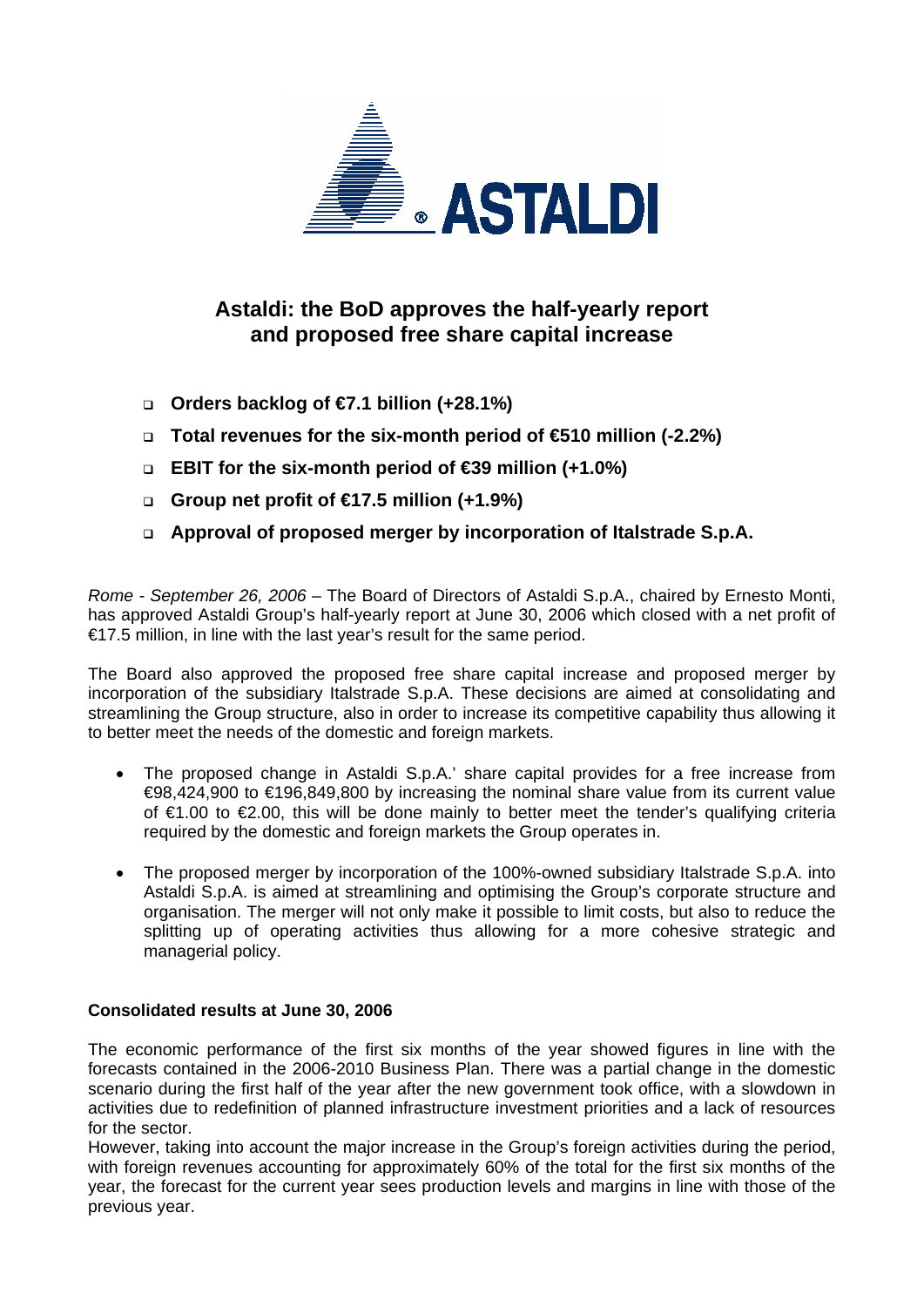Taking a closer look at the half-yearly results, *total revenues* for the period amounted to over €510 million, down by 2.2% on the €521 million recorded in the same period of 2005, mainly due to the delayed commencement of works on the "Jonica" National Road. The commencement of production activities for this project was put on hold for a few months following delays by the client regarding the approval of the executive designs conditioning the start-up of works.

*Contract revenues* totalled approximately €482 million (€483 million in the first six months of 2005), of which 40% was generated in Italy and 60% by foreign activities (Americas 27.8%, Europe and Turkey 22.8%, Africa 8.7% and Saudi Arabia and Qatar 0.6%).

The transport infrastructures sector confirmed its key role, accounting for 81.1% of production activities, followed by hydraulic works and energy production plants (10.6%) and civil and industrial construction (8.3%).

*EBIT* stood at €39.3 million, slightly up on the €38.9 million for the same period of last year  $(+1.0\%)$ .

The *EBIT margin* rose from 7.5% to 7.7% as a result of an acquisitions policy targeting high value contracts, able to offer a better earning profile.

The Group's *net profit* totalled €17.5 million (€17.1 million in 2005), with the *net margin* rising from 3.3% at June 30, 2005 to 3.4%.

*Net financial indebtedness* at June 30, 2006, net of treasury shares, amounted to €324.9 million compared to  $\epsilon$ 231.2 million at the end of 2005. This figure reflects the major investments made during the period to start up recently acquired key contracts. Hence the *debt/equity ratio* stood at 1.2 compared to 0.9 in December 2005.

#### **Orders backlog**

New contracts worth over €2 billion were acquired during the first six months of 2006 which brings the total value of the Group's orders backlog to over €7.1 billion (showing an annual increase of 28.1%), of which over €5.4 billion refers to the construction sector and approximately €1.7 billion to the concessions sector. It must be noted that all domestic projects included in Astaldi Group's orders backlog feature among the current government's priorities.

ли в общество в общество в общество в общество в общество в общество в общество в общество в общество в обществ<br>В общество в общество в общество в общество в общество в общество в общество в общество в общество в общество

*Listed on the STAR segment of the Italian stock exchange, Astaldi Group has been active for more than 75 years, in Italy and abroad, in designing and constructing large-scale civil engineering works. The Group operates in the following areas of activity:* 

- *transport infrastructures (railways, undergrounds, roads, motorways, ports, and airports);*
- *hydraulic works and power production plants (dams, hydroelectric plants, water systems, oil pipelines, gas pipelines, and treatment plants);*
- *civil and industrial construction (hospitals, universities, airports, law courts, construction works for electrical and nuclear plants, car parks);*
- *concession of such works as car parks, remediation plants, etc.*

*The Group is currently a General Contractor capable of promoting financial aspects and coordinating all resources and skills for the optimal development and management of complex and high-value public works.* 

**For further information:** 

**Astaldi S.p.A. PMS Corporate Communications**  Tel. 06/41766389 Tel. 06/42020970 *Alessandra Onorati Giancarlo Frè Torelli*  Head IR & Corporate Communications *Andrea Lijoi*  a.onorati@astaldi.com www.astaldi.it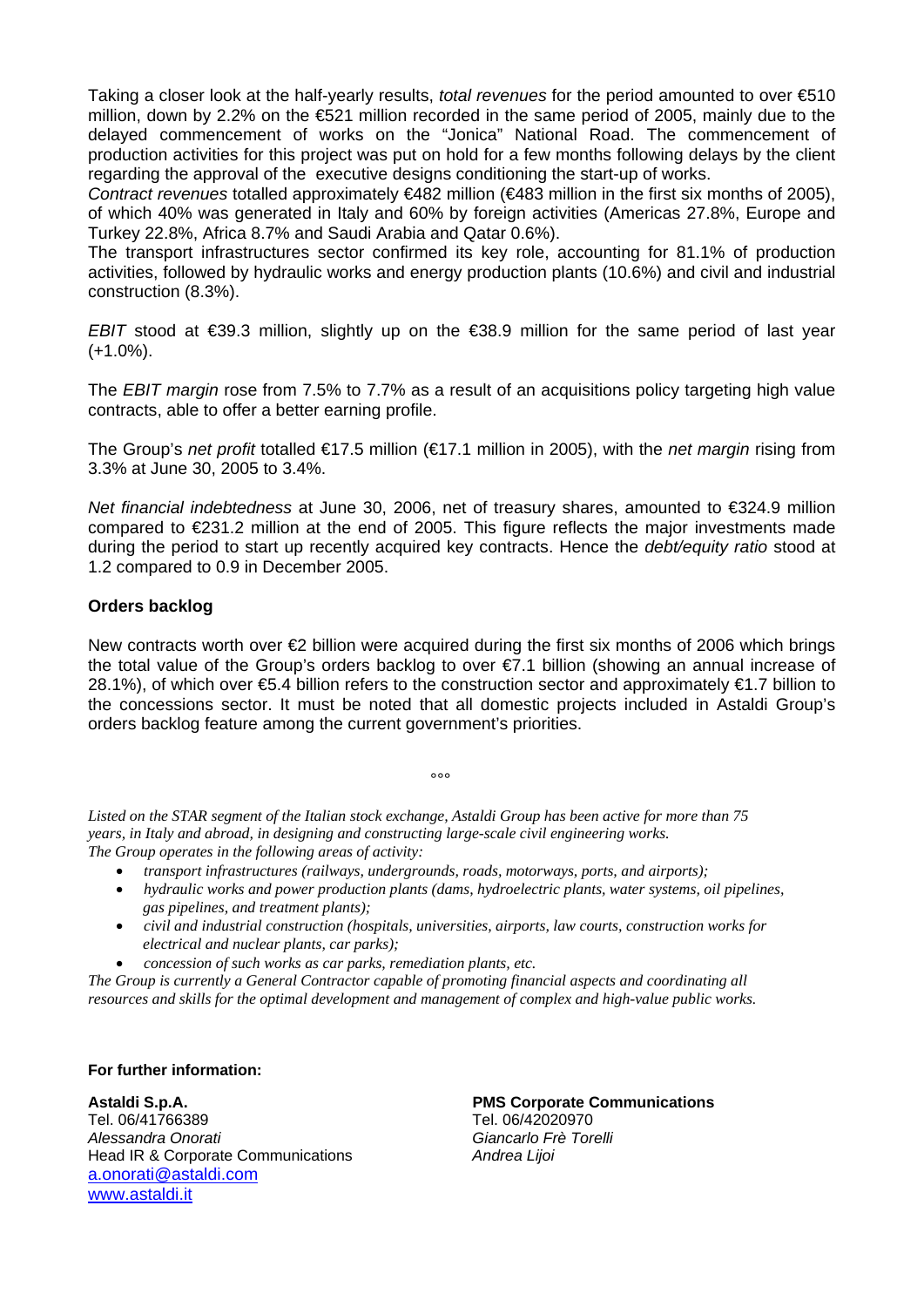# **Reclassified Consolidated Balance Sheet**

| (Euro/000)                                         | 1H 2006    | 2005       |
|----------------------------------------------------|------------|------------|
| Intangible assets                                  | 4,380      | 4,977      |
| Tangible assets                                    | 158,409    | 129,299    |
| Equity investments                                 | 96,243     | 34,430     |
| Other fixed assets                                 | 31,874     | 44,420     |
| Total net fixed assets (A)                         | 290,906    | 213,126    |
| Inventories                                        | 44,978     | 44,702     |
| Works in progress                                  | 401,649    | 314,383    |
| Trade receivables                                  | 403,133    | 384,085    |
| Other assets                                       | 118,031    | 105,004    |
| Tax receivables                                    | 55,283     | 58,932     |
| Advances from customers                            | (112,888)  | (116,989)  |
| Subtotal                                           | 910,186    | 790,117    |
| Payables to suppliers                              | (396, 358) | (354, 816) |
| Other liabilities                                  | (150, 828) | (88,929)   |
| Subtotal                                           | (547, 186) | (443, 745) |
| Working capital (B)                                | 363,000    | 346,372    |
| Employee benefits                                  | (11, 569)  | (11,518)   |
| Provisions for current risks and charges           | (44, 928)  | (54, 609)  |
| Total funds $(C)$                                  | (56, 497)  | (66, 127)  |
|                                                    |            |            |
| Net invested capital $(D=A+B+C)$                   | 597,409    | 493,371    |
| Cash and cash equivalent                           | 145,840    | 175,418    |
| Current receivables from financial institution     | 59,556     | 44,472     |
| Non current receivables from financial institution | 2,285      | 2,759      |
| <b>Securities</b>                                  | 25,434     | 14,665     |
| Current financial payables                         | (261,707)  | (212, 756) |
| Non current financial payables (*)                 | (300, 594) | (261, 637) |
| Net financial payables / receivables (E)           | (329, 186) | (237,079)  |
| Group net equity                                   | 268,391    | 257,072    |
| Minority interests                                 | (168)      | (780)      |
| Net equity $(G=D+E)$                               | 268,223    | 256,292    |

 $(*)$  Does not include loans to Group companies, amounting to  $1,698$  --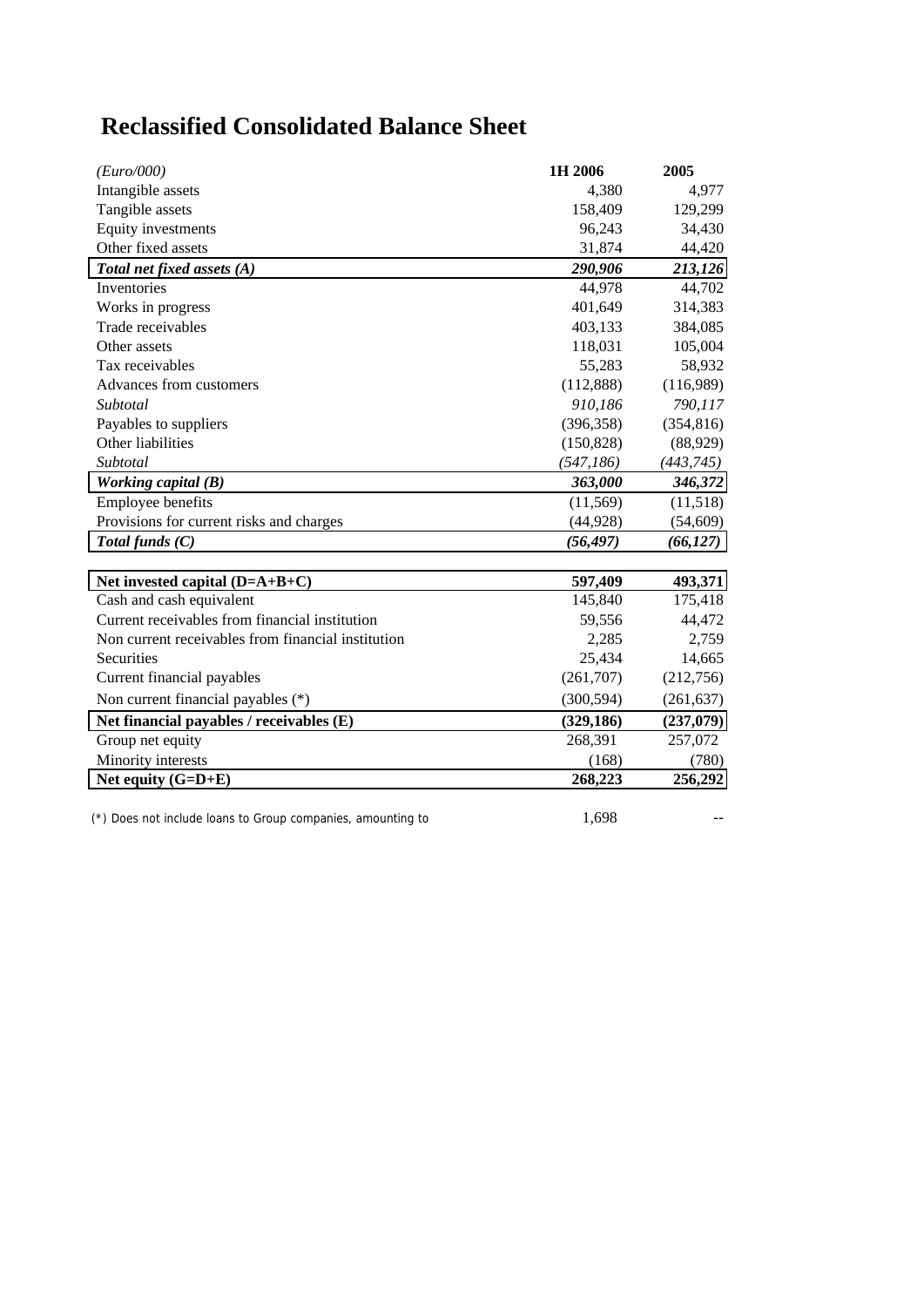## **Reclassified Consolidated Income Statement**

| $(\bigoplus 000)$                                        | June 30, 2006 % on rev. |                           | June 30, 2005 % on rev. |                                               |
|----------------------------------------------------------|-------------------------|---------------------------|-------------------------|-----------------------------------------------|
| Contract revenues                                        | 481,764                 | 94.4%                     | 483,010                 | 92.6%                                         |
| Other revenues                                           | 28,465                  | 5.6%                      | 38,445                  | 7.4%                                          |
| <b>Total revenues</b>                                    | 510,229                 | 100.0%                    | 521,455                 | 100.0%                                        |
| Costs of production                                      | (353, 889)              | $(69.4\%)$                | (360, 223)              | $(69.1\%)$                                    |
| <b>Added value</b>                                       | 156,340                 | 30.6%                     | 161,232                 | 30.9%                                         |
| Labor costs                                              | (82,350)                | $(16.1\%)$                | (73,035)                | $(14.0\%)$                                    |
| Other operating costs                                    | (10, 540)               | $(2.1\%)$                 | (11,086)                | $(2.1\%)$                                     |
| Ebitda                                                   | 63,450                  | 12.4%                     | 77,111                  | 14.8%                                         |
| Ebitda margin                                            | 12.4%                   | $\overline{\phantom{a}}$  | 14.8%                   | $\mathord{\hspace{1pt}\text{--}\hspace{1pt}}$ |
| Depreciations and amortisations                          | (13,511)                | $(2.6\%)$                 | (13,257)                | (2.5%)                                        |
| Provisions for contractual risks                         | (5,815)                 | $(1.1\%)$                 | (14, 915)               | $(2.9\%)$                                     |
| Write-downs                                              | (5,300)                 | $(1.0\%)$                 | (10,069)                | $(1.9\%)$                                     |
| (Capitalization of internal construction costs)          | 494                     | 0.1%                      | 69                      | 0.0%                                          |
| Ebit                                                     | 39,318                  | 7.7%                      | 38,939                  | 7.5%                                          |
| Ebit margin                                              | 7.7%                    | $\mathbb{L}^{\mathbb{L}}$ | 7.5%                    | $\ddotsc$                                     |
| Interest charges                                         | (9,266)                 | $(1.8\%)$                 | (11,369)                | $(2.2\%)$                                     |
| Impact of measurement of investments under equity method | 1,468                   | 0.3%                      | 198                     | 0.0%                                          |
| Profit before taxes                                      | 31,520                  | 6.2%                      | 27,768                  | 5.3%                                          |
| Taxes                                                    | (13, 349)               | $(2.6\%)$                 | (10,766)                | $(2.1\%)$                                     |
| Tax rate                                                 | 42.4%                   | $\overline{\phantom{m}}$  | 38.8%                   | $\overline{\phantom{a}}$                      |
| Net income                                               | 18,171                  | 3.6%                      | 17,002                  | 3.3%                                          |
| Minorities                                               | (705)                   | $(0.1\%)$                 | 136                     | 0.0%                                          |
| Net income                                               | 17,466                  | 3.4%                      | 17,138                  | 3.3%                                          |